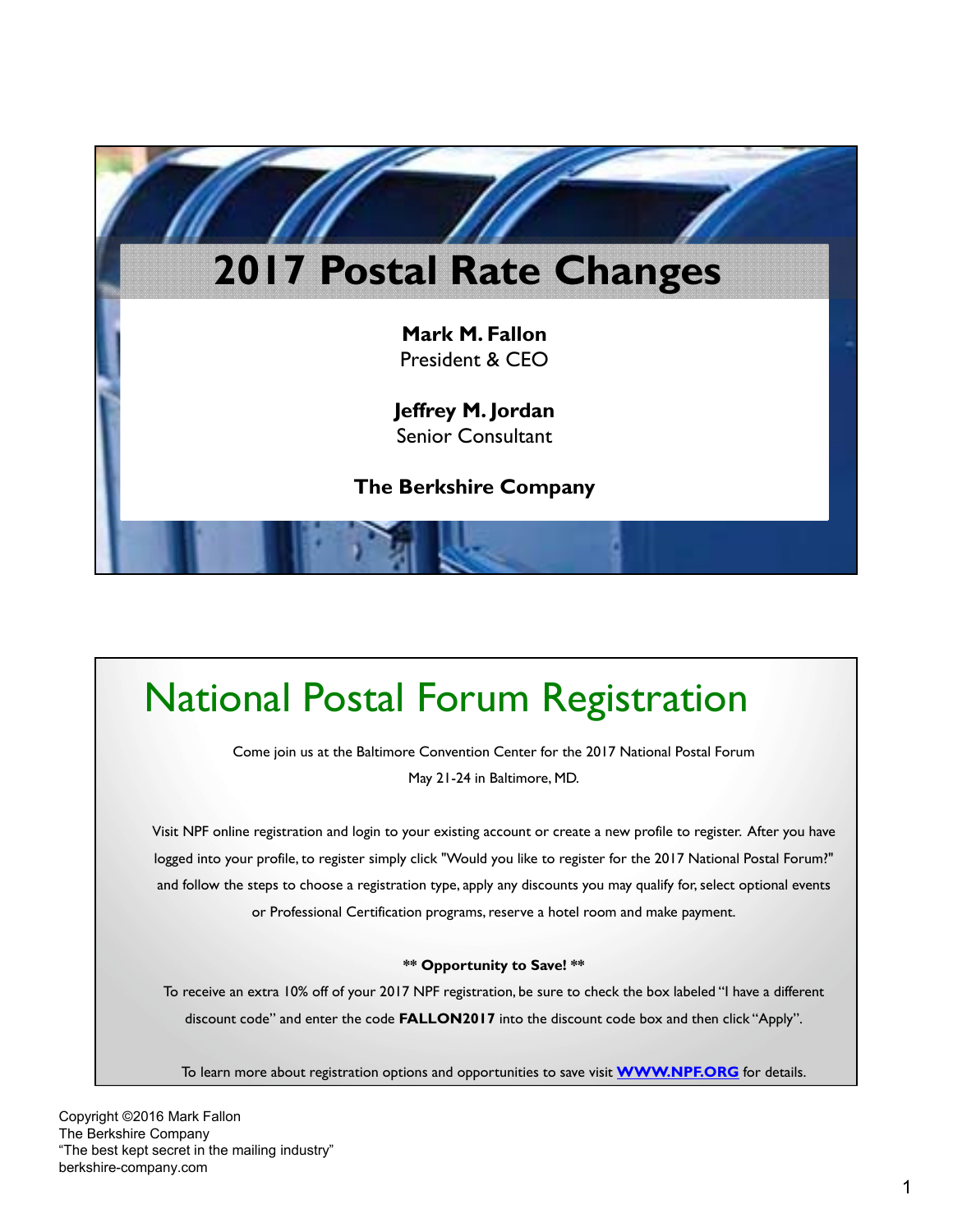

# **Overview**

- **Rates effective January 22, 2017**
- **Shipping Services**
- **Market Dominant Products**
- **What Can You Do With An Extra Ounce?**
- **Implementation Checklist**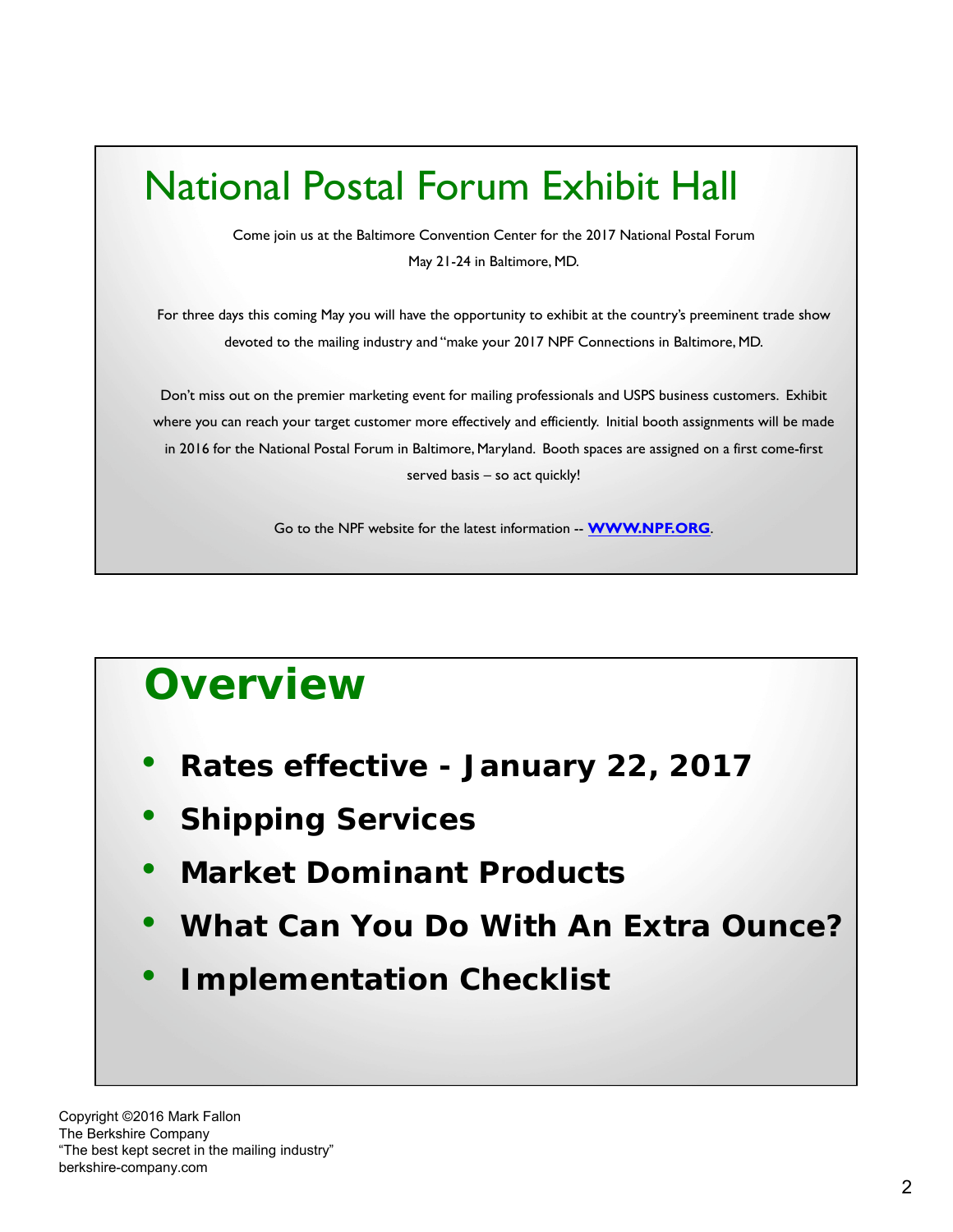## **January 22, 2017**

- **Rates go up on Sunday, January 22**
- **Mail is now 24 x 7, 365 days a year**
- **Opportunity to test meters, software**

# **Shipping Services**

- **Priority Mail Express**
- **Priority Mail**
- **Parcel Select**
- **Parcel Return Service**
- **Global Express Guaranteed (GXG)**
- **Express Mail International**
- **Priority Mail International**
- **M-bags**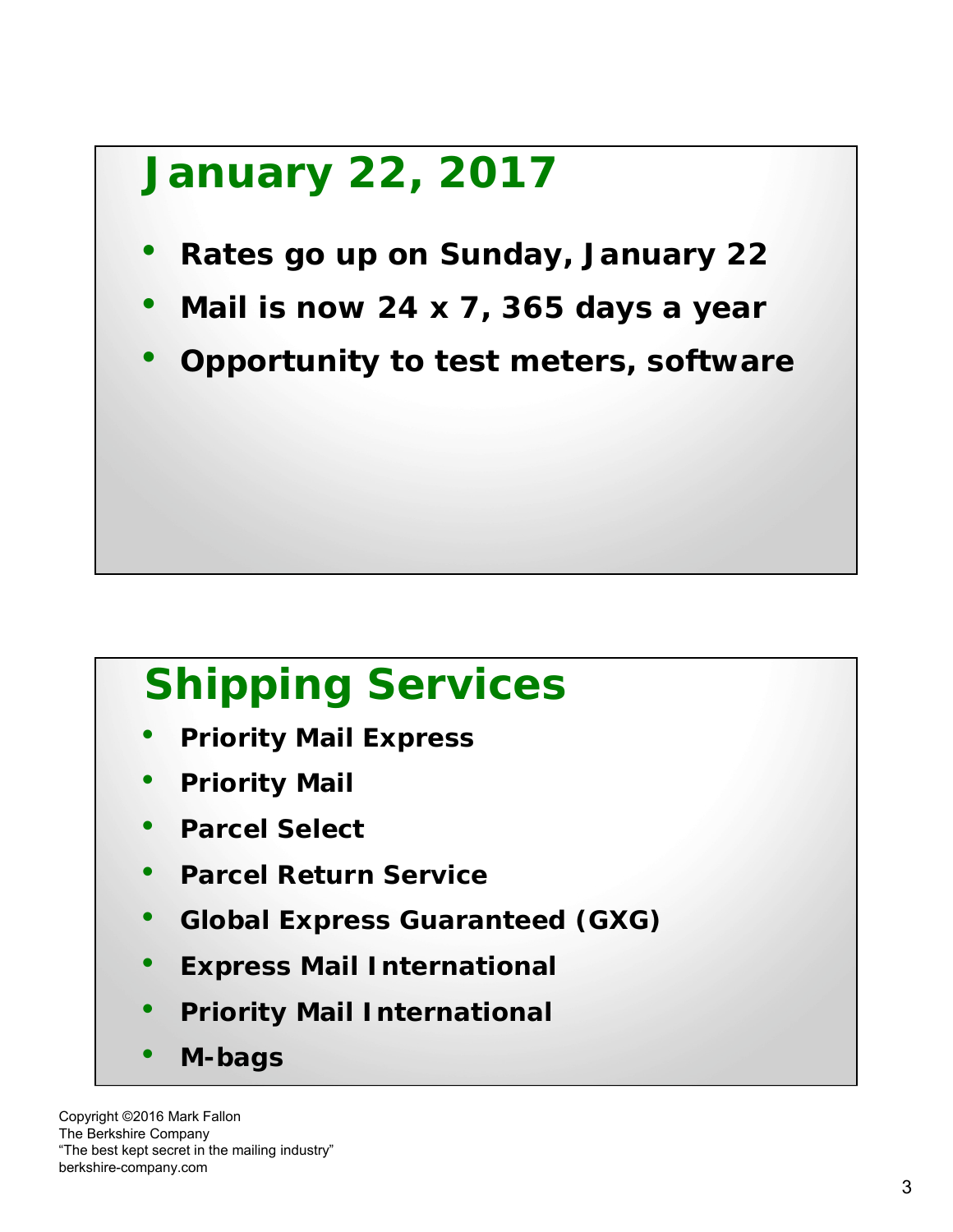# **Shipping Services: Priority Mail Express**

#### **Retail Pricing**

|                          |       | Current | <b>New</b> |       |        | Per Piece | %      |
|--------------------------|-------|---------|------------|-------|--------|-----------|--------|
| Type                     | Rates |         | Rates      |       | Change |           | Change |
| Flat Rate Envelope       | S.    | 22.95   | \$         | 23.75 | \$     | 0.80      | 3.5%   |
| Legal FR Envelope        | \$    | 22.95   | \$         | 23.95 | \$     | 1.00      | 4.4%   |
| Padded FR Envelope       | \$    | 22.95   | \$.        | 24.45 | \$     | 1.50      | 6.5%   |
| Up to $2$ Lb (Zone $1$ ) | \$    | 22.95   | \$         | 23.75 | \$     | 0.80      | 3.5%   |

**Additional Fees:**

#### **Commercial Base / Commercial Plus**

|                           |              | Current | <b>New</b>   |       | Per Piece |        | %      |
|---------------------------|--------------|---------|--------------|-------|-----------|--------|--------|
| Type                      |              | Rates   |              | Rates |           | Change | Change |
| <b>Flat Rate Envelope</b> | \$           | 20.66   | \$           | 21.18 | \$        | 0.52   | 2.5%   |
| Legal FR Envelope         | $\mathsf{S}$ | 20.66   | \$           | 21.28 | \$        | 0.62   | 3.0%   |
| Padded FR Envelope        | \$           | 20.66   | $\mathbb{S}$ | 21.64 | \$        | 0.98   | 4.7%   |
| Up to $4$ Lb (Zone 1)     | \$           | 20.66   | \$           | 21.18 |           | 0.52   | 2.5%   |

**Sunday Delivery –\$12.50 10:30am Delivery - \$5.00**

**Non-IMpb Comp - \$0.20**

## **Shipping Services: Priority Mail Retail**

|                     | Current |       | <b>New</b> |       | Per Piece |        | %      |
|---------------------|---------|-------|------------|-------|-----------|--------|--------|
| Type                |         | Rates |            | Rates |           | Change | Change |
| Flat Rate Envelope  | \$      | 6.45  | \$         | 6.65  | \$        | 0.20   | 3.1%   |
| Legal FR Envelope   | \$      | 6.45  | \$         | 6.95  | \$        | 0.50   | 7.8%   |
| Padded FR Envelope  | \$      | 6.80  | \$         | 7.20  | \$        | 0.40   | 5.9%   |
| Small FR Box        | \$      | 6.80  | \$         | 7.15  | \$        | 0.35   | 5.1%   |
| Medium FR Box       | \$      | 13.45 | \$         | 13.60 | \$        | 0.15   | 1.1%   |
| Large FR Box        | \$      | 18.75 | \$         | 18.85 | \$        | 0.10   | 0.5%   |
| APO/FPO/DPO         |         |       |            |       |           |        |        |
| Large Flat Rate Box | \$      | 16.75 | \$         | 17.35 | \$        | 0.60   | 3.6%   |
| Up to 1 Lb (Zone 1) | \$      | 6.45  | \$         | 6.65  | \$        | 0.20   | 3.1%   |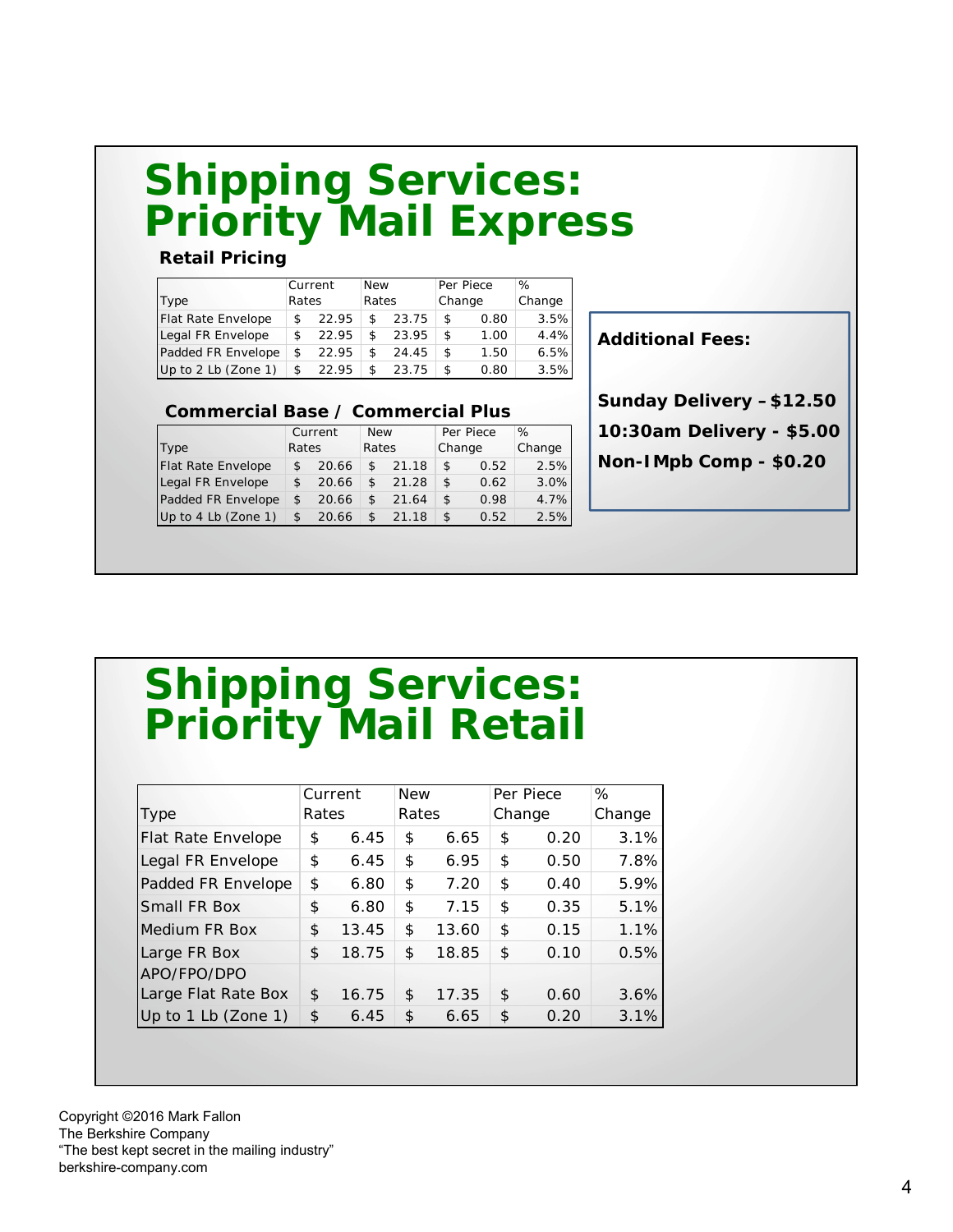## **Shipping Services: Priority Mail Commercial Base**

|                     | Current     | <b>New</b> |       | Per Piece |        | %      |
|---------------------|-------------|------------|-------|-----------|--------|--------|
| <b>Type</b>         | Rates       |            | Rates |           | Change | Change |
| Flat Rate Envelope  | \$<br>5.75  | \$         | 5.95  | \$        | 0.20   | 3.5%   |
| Legal FR Envelope   | \$<br>5.75  | \$         | 6.25  | \$        | 0.50   | 8.7%   |
| Padded FR Envelope  | \$<br>6.10  | \$         | 6.50  | \$        | 0.40   | 6.6%   |
| Small FR Box        | \$<br>6.10  | \$         | 6.45  | \$        | 0.35   | 5.7%   |
| Medium FR Box       | \$<br>11.95 | \$         | 12.40 | \$        | 0.45   | 3.8%   |
| Large FR Box        | \$<br>16.35 | \$         | 17.05 | \$        | 0.70   | 4.3%   |
| APO/FPO/DPO         |             |            |       |           |        |        |
| Large Flat Rate Box | \$<br>14.35 | \$         | 15.55 | \$        | 1.20   | 8.4%   |
| Up to 1 Lb (Zone 1) | \$<br>5.75  | \$         | 5.95  | \$        | 0.20   | 3.5%   |

#### **Shipping Services: Priority Mail Commercial Plus**

|                     | Current     |    |           | Per Piece |        | %      |
|---------------------|-------------|----|-----------|-----------|--------|--------|
| Type                | Rates       |    | New Rates |           | Change | Change |
| Flat Rate Envelope  | \$<br>5.60  | \$ | 5.75      | \$        | 0.15   | 2.7%   |
| Legal FR Envelope   | \$<br>5.60  | \$ | 6.05      | \$        | 0.45   | 8.0%   |
| Padded FR Envelope  | \$<br>5.90  | \$ | 6.30      | \$        | 0.40   | 6.8%   |
| Small FR Box        | \$<br>5.90  | \$ | 6.25      | \$        | 0.35   | 5.9%   |
| Medium FR Box       | \$<br>11.60 | \$ | 12.05     | \$        | 0.45   | 3.9%   |
| Large FR Box        | \$<br>15.85 | \$ | 16.55     | \$        | 0.70   | 4.4%   |
| APO/FPO/DPO         |             |    |           |           |        |        |
| Large Flat Rate Box | \$<br>13.85 | \$ | 15.05     | \$        | 1.20   | 8.7%   |
| Up to 1 Lb (Zone 1) | \$<br>5.60  | \$ | 5.75      | \$        | 0.15   | 2.7%   |
|                     |             |    |           |           |        |        |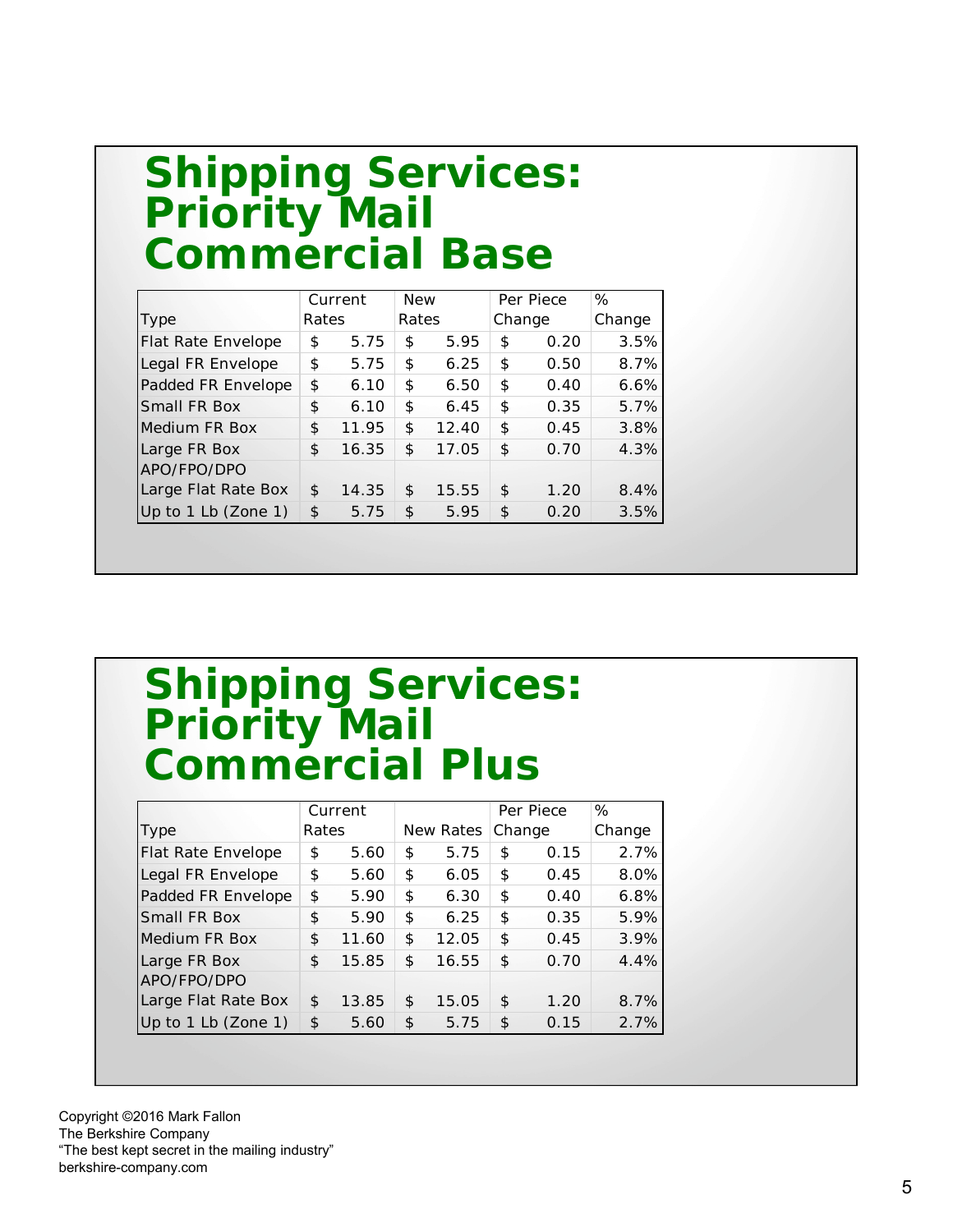## **Market Dominant**

- **First-Class Mail**
- **USPS Marketing Mail**
- **Periodicals**
- **Package Services**
- **Extra Services**

## **Market Dominant: First Class Mail**

- **Eliminated 3-Digit Sort Level**
- **Commercial up to 3.5 ounces**
- **"Alternate Postage" now "Share Mail"**
- **Meter single-piece decreases**
- **Full Service IMb incentive remains**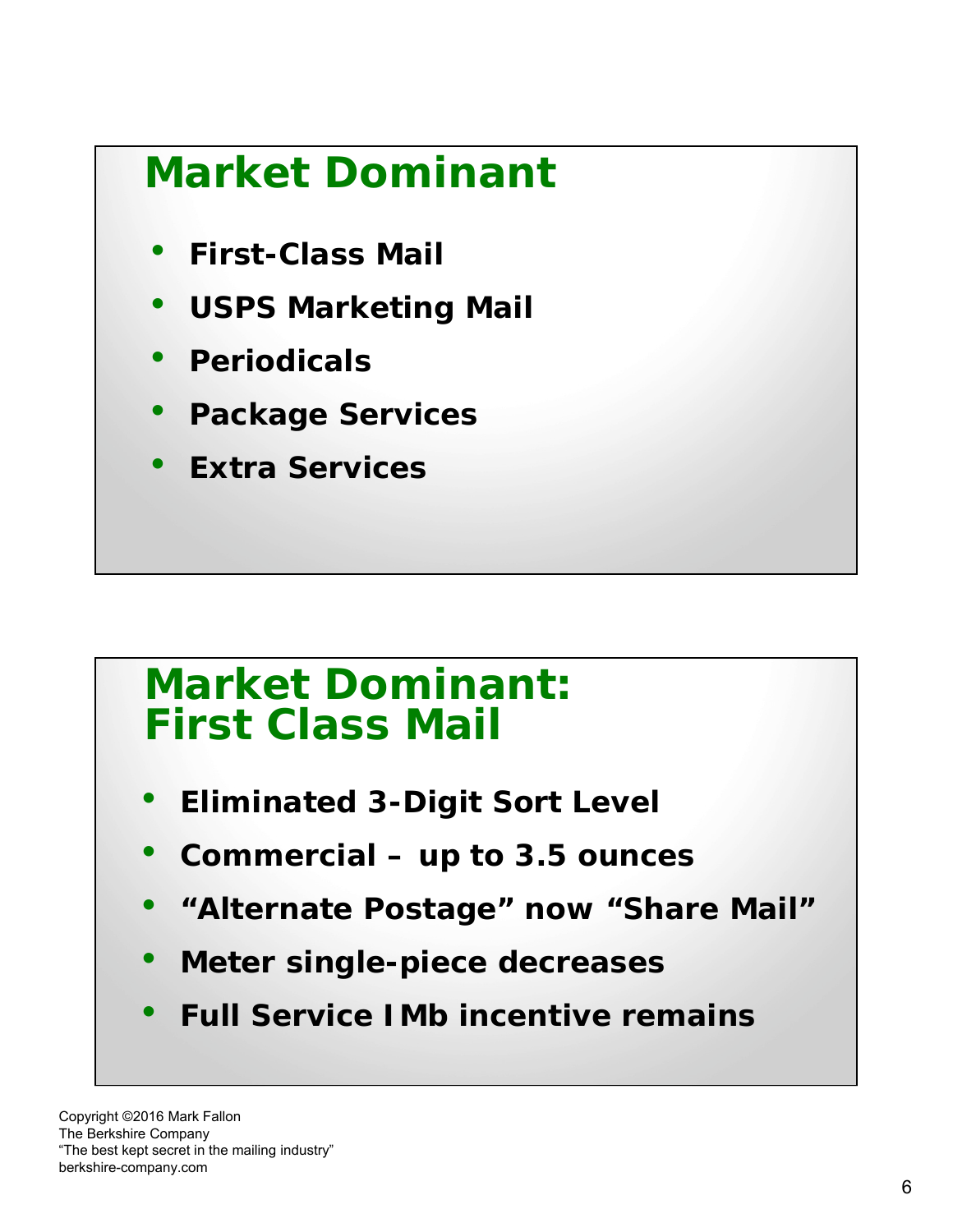### **Market Dominant: First Class Mail Retail**

|                            | Current |      | <b>New</b> |      | Per Piece |      | %       |
|----------------------------|---------|------|------------|------|-----------|------|---------|
| <b>Type</b>                | Rates   |      | Rates      |      | Change    |      | Change  |
| <b>Retail Single Piece</b> | \$      | 0.47 | S          | 0.49 | \$        | 0.02 | 4.3%    |
| Additional Ounce           | \$      | 0.21 | \$         | 0.21 | \$        |      | 0.0%    |
| Flats - One Ounce          | \$      | 0.94 | \$         | 0.98 | \$        | 0.04 | 4.3%    |
| Postcards                  | \$      | 0.34 | \$         | 0.34 | \$        |      | $0.0\%$ |
| Parcels (up to 4 oz)       | \$      | 2.62 | \$         | 2.67 | \$        | 0.05 | 1.9%    |

#### **Market Dominant: First Class Mail Commercial**

|                            | Current |       | <b>New</b>      |       | Per Piece     | %       |
|----------------------------|---------|-------|-----------------|-------|---------------|---------|
| Type                       | Rates   |       | Change<br>Rates |       | Change        |         |
|                            |         |       |                 |       |               |         |
| <b>Retail Single Piece</b> | \$      | 0.470 | \$              | 0.490 | \$<br>0.020   | 4.3%    |
| Metered Single Piece       | \$      | 0.465 | \$              | 0.460 | \$<br>(0.005) | $-1.1%$ |
| <b>Mixed AADC</b>          | \$      | 0.419 | \$              | 0.423 | \$<br>0.004   | 1.0%    |
| 3-Digit/AADC               | \$      | 0.399 | \$              | 0.403 | \$<br>0.004   | 1.0%    |
| 5-Digit                    | \$      | 0.376 | \$              | 0.373 | \$<br>(0.003) | $-0.8%$ |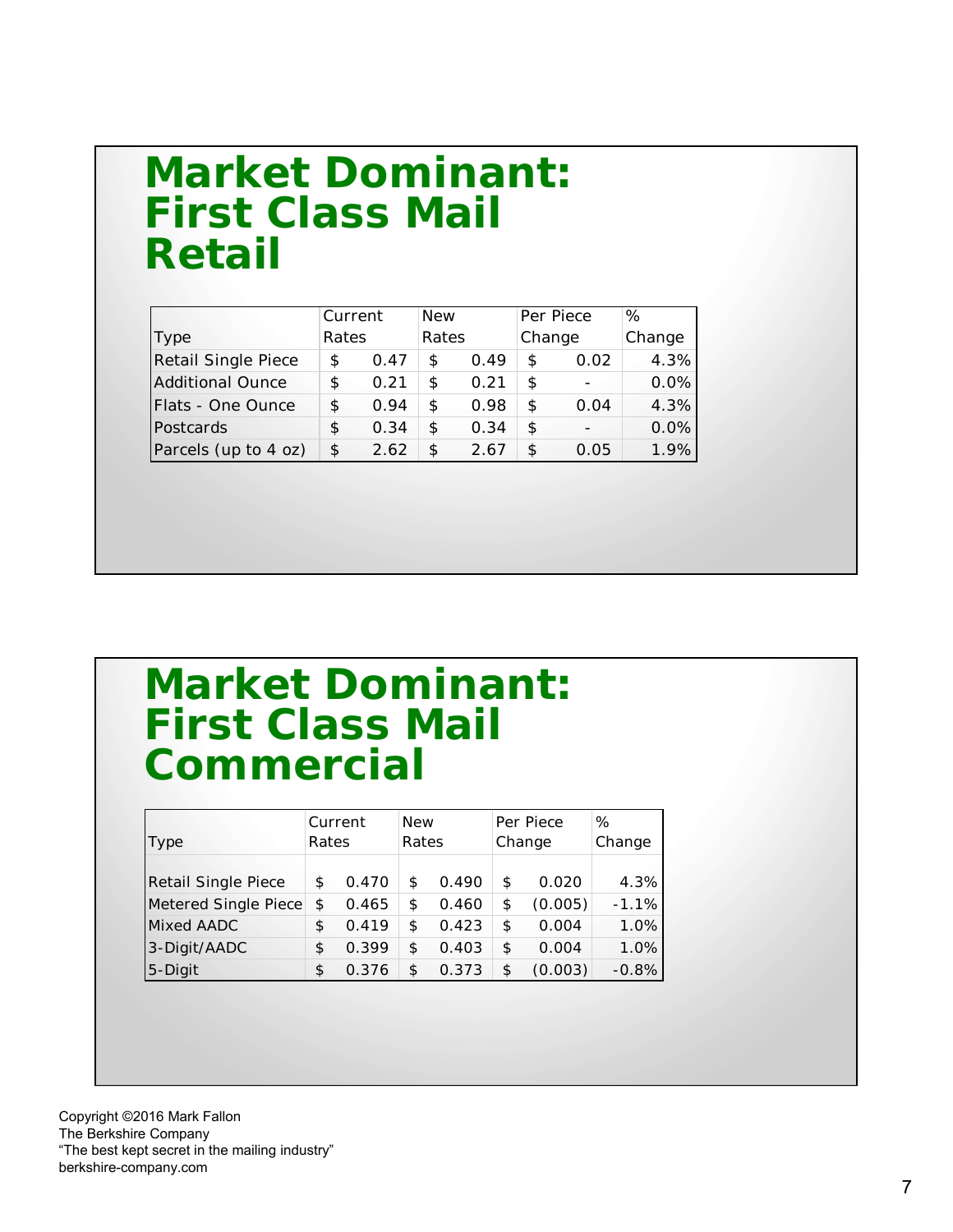

## **Market Dominant: USPS Marketing Mail**

- **Formerly "Standard Mail"**
- **Rebranding to influence marketers**
- **18-month transition planned**
- **No immediate changes to indicia**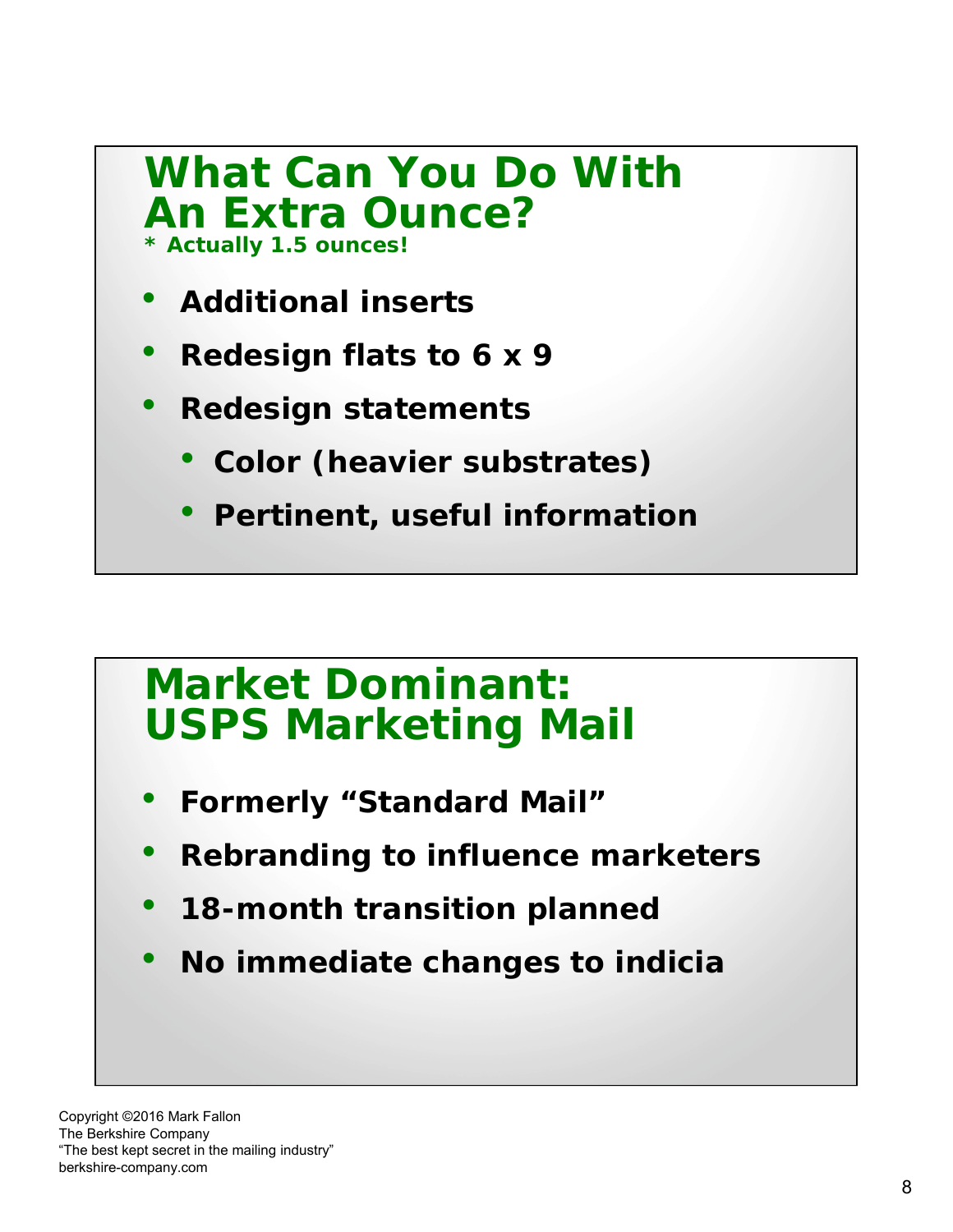## **Market Dominant: USPS Marketing Mail**

- **Eliminated 3-Digit Sort Level**
- **Eliminates per pound rate between 3.3 and 3.5 ounce**
- **Increase flats price weight break from 3.3 to 4.0 ounces**
- **FSS reverts to previous structure**

### **Market Dominant: USPS Marketing Mail Commercial Letters**

|                          | Current |       | <b>New</b> |       | Per Piece |         | %       |
|--------------------------|---------|-------|------------|-------|-----------|---------|---------|
| Type                     | Rates   |       | Rates      |       |           | Change  | Change  |
| <b>Mixed Origin</b>      | \$      | 0.291 | \$         | 0.288 | \$        | (0.003) | $-1.0%$ |
| 5-Digit Origin           | \$      | 0.255 | \$         | 0.251 | \$        | (0.004) | $-1.6%$ |
| 5-Digit DNDC             | \$      | 0.220 | \$         | 0.225 | \$        | 0.005   | 2.3%    |
| 5-Digit DSCF             | \$      | 0.211 | \$         | 0.217 | \$        | 0.006   | 2.8%    |
| <b>HD DSCF</b>           | \$      | 0.164 | \$         | 0.168 | \$        | 0.004   | 2.4%    |
| <b>Saturation Origin</b> | \$      | 0.194 | \$         | 0.185 | \$        | (0.009) | $-4.6%$ |
| <b>Saturation DNDC</b>   | \$      | 0.162 | \$         | 0.161 | \$        | (0.001) | $-0.6%$ |
| <b>Saturation DSCF</b>   | \$      | 0.151 | \$         | 0.155 | \$        | 0.004   | 2.6%    |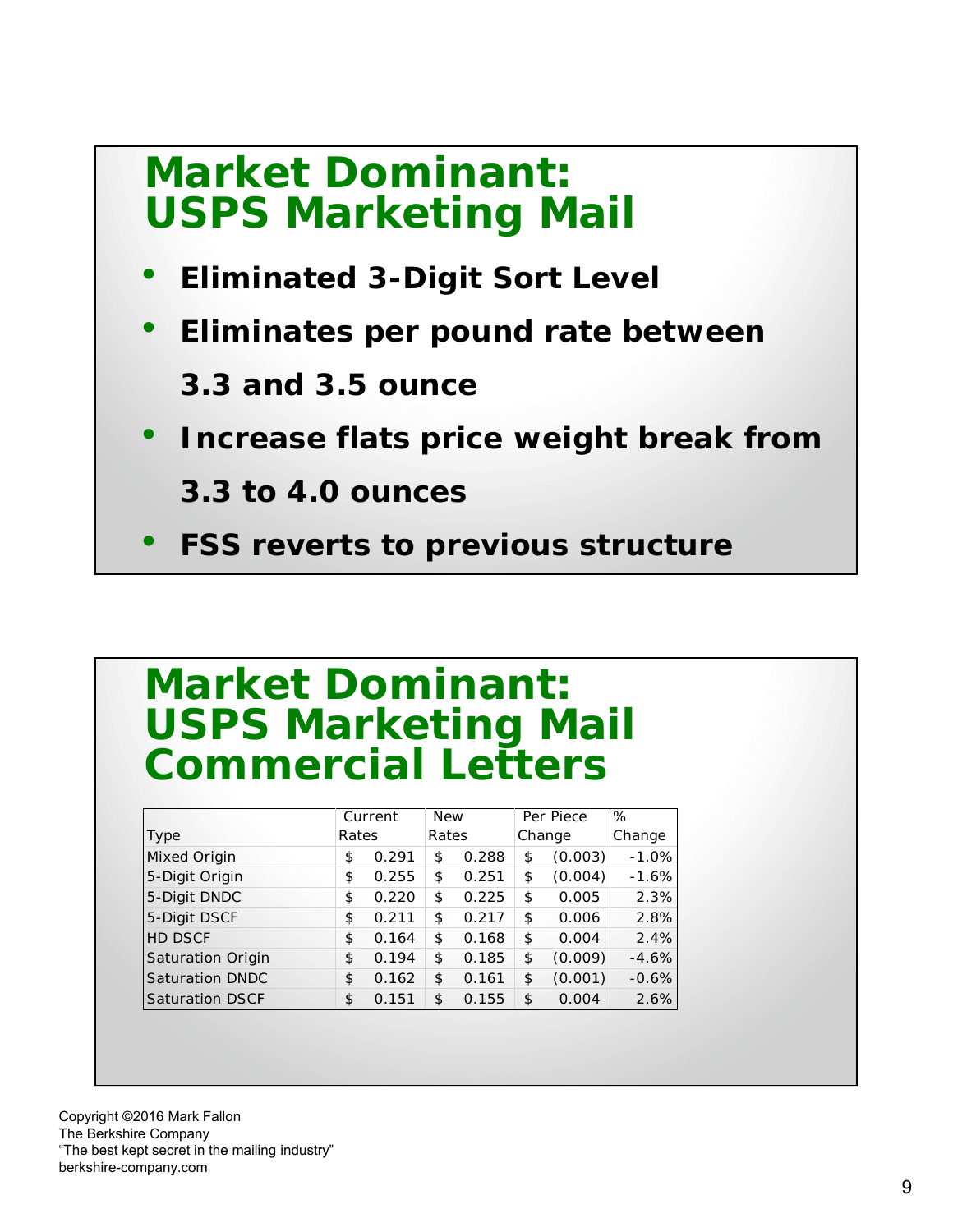## **Market Dominant: USPS Marketing Mail Commercial Flats**

|                             | Current        | <b>New</b> |       | Per Piece |         | %        |
|-----------------------------|----------------|------------|-------|-----------|---------|----------|
| Type                        | Rates<br>Rates |            |       | Change    | Change  |          |
| 5-Digit DSCF in FSS         | \$<br>0.288    | \$         | 0.335 | \$        | 0.047   | 16.3%    |
| 5-Digit DSCF not in FSS     | \$<br>0.333    | \$         | 0.335 | \$        | 0.002   | 0.6%     |
| <b>CR Basic DSCF in FSS</b> | \$<br>0.288    | \$         | 0.252 | \$        | (0.036) | $-12.5%$ |
| CR Basic DSCF not in FSS    | \$<br>0.245    | \$         | 0.252 | \$        | 0.007   | 2.9%     |
| Pure CR DSCF not in FSS     | \$<br>0.240    | \$         | 0.232 | \$        | (0.008) | $-3.3%$  |
| Pure CR DDU not in FSS      | \$<br>0.233    | \$         | 0.221 | \$        | (0.012) | $-5.2%$  |
| <b>HD DSCF</b>              | \$<br>0.192    | \$         | 0.194 | \$        | 0.002   | 1.0%     |
| $HD + DSCF$                 | \$<br>0.187    | \$         | 0.174 | \$        | (0.013) | $-7.0%$  |
| <b>Saturation DSCF</b>      | \$<br>0.162    | \$         | 0.164 | \$        | 0.002   | 1.2%     |
| <b>Saturation DDU</b>       | \$<br>0.153    | \$         | 0.155 | \$        | 0.002   | 1.3%     |
|                             |                |            |       |           |         |          |

## **Market Dominant: Periodicals**

- **Outside County 0.8% increase**
- **Inside County 1.0% increase**
- **Smaller, low volume pubs will**

**see larger average increase**

• **Larger, heavier publications will see postage decline**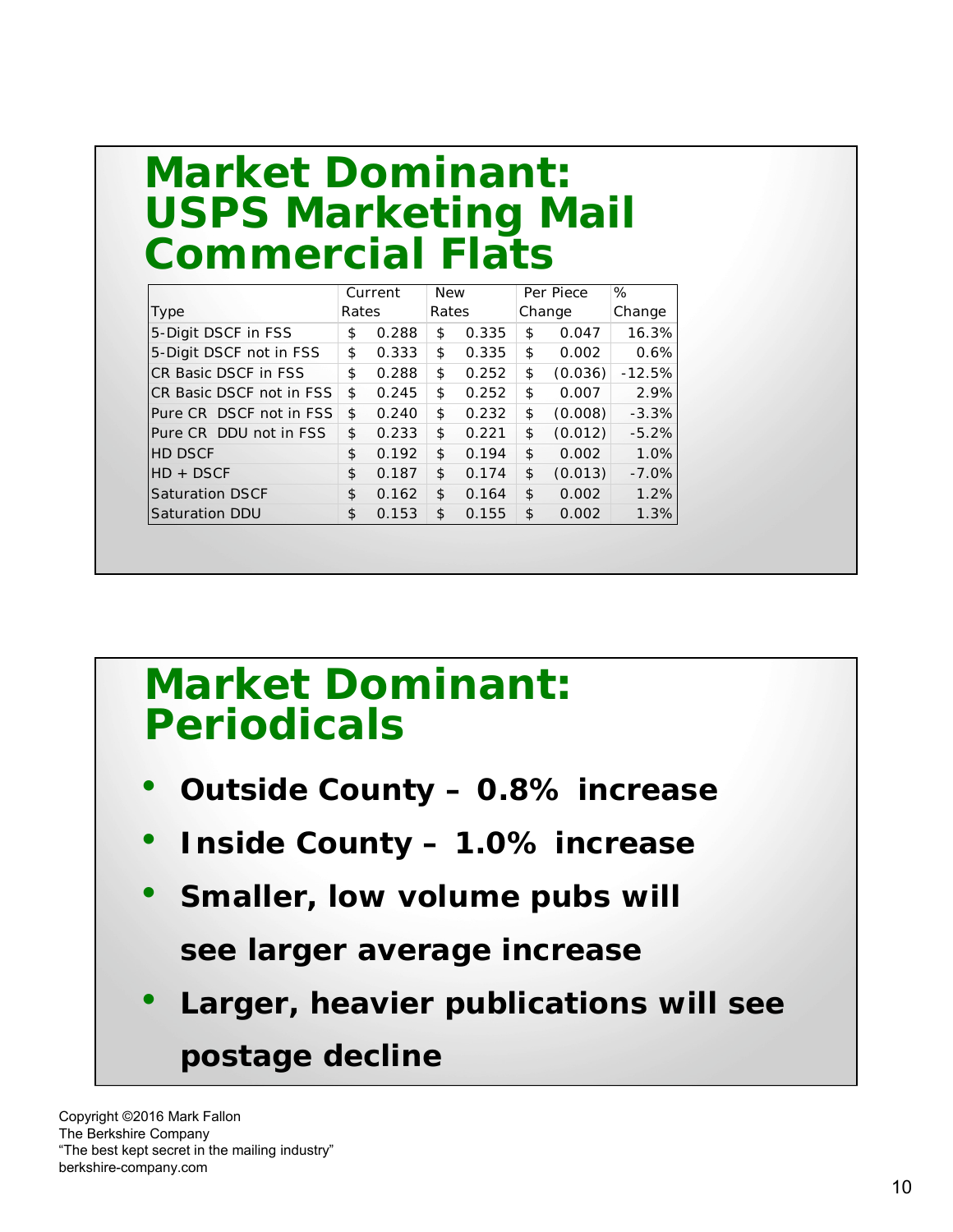## **Market Dominant: Extra Services**

- **Average increase of 2.5%**
- **PO Boxes 6.7%**
- **Certified Mail 1.5%**
- **Return Receipt 2.9%**
- **Insurance 0.5%**
- **COD 2.5%**

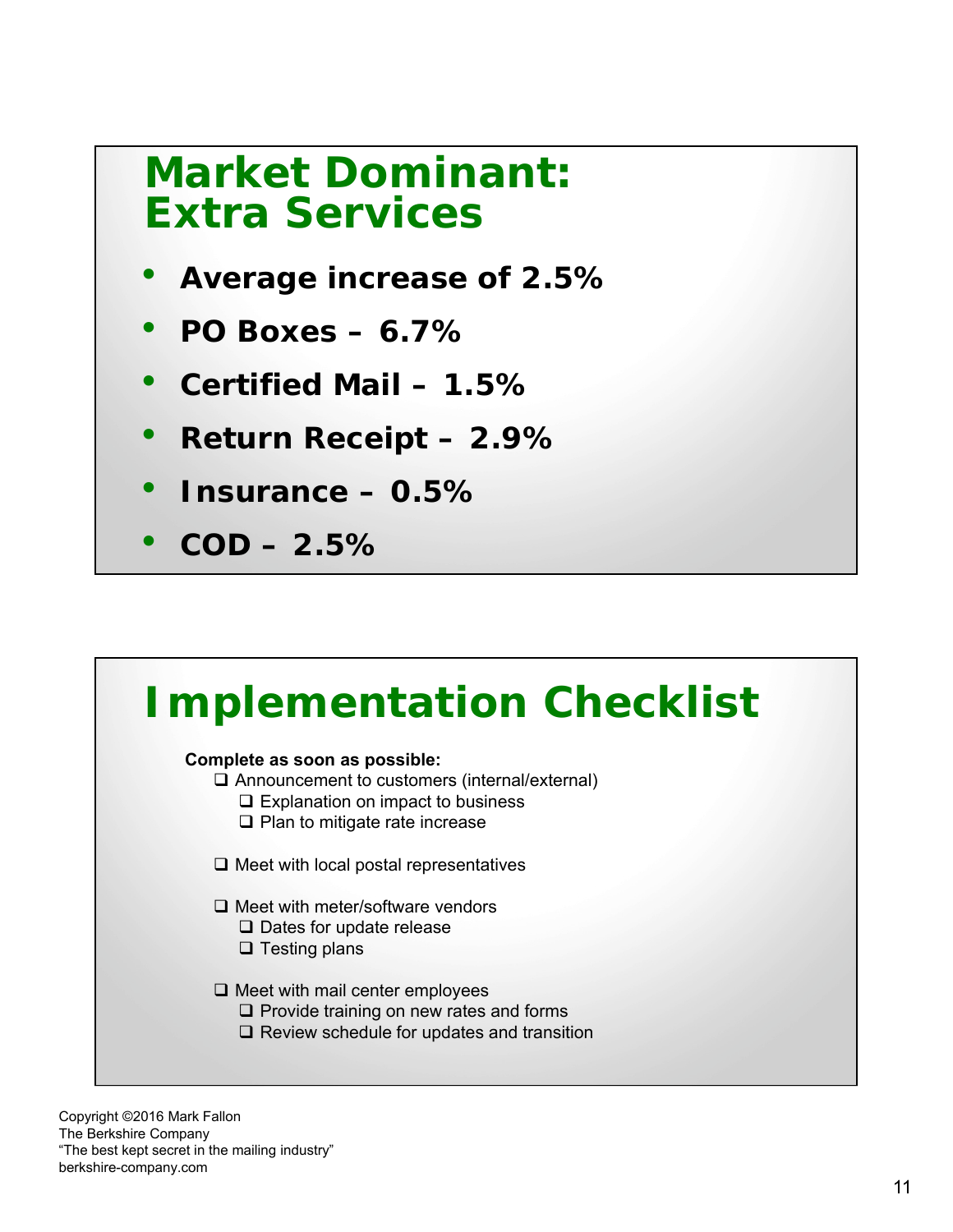

## **USPS Resources**

- **Postal Explorer (pe.usps.com)**
- **Federal Register notices**
- **DMM Advisory**

**(dmmadvisory@usps.com)**

• **PCC Insider (pccinsider@usps.com)**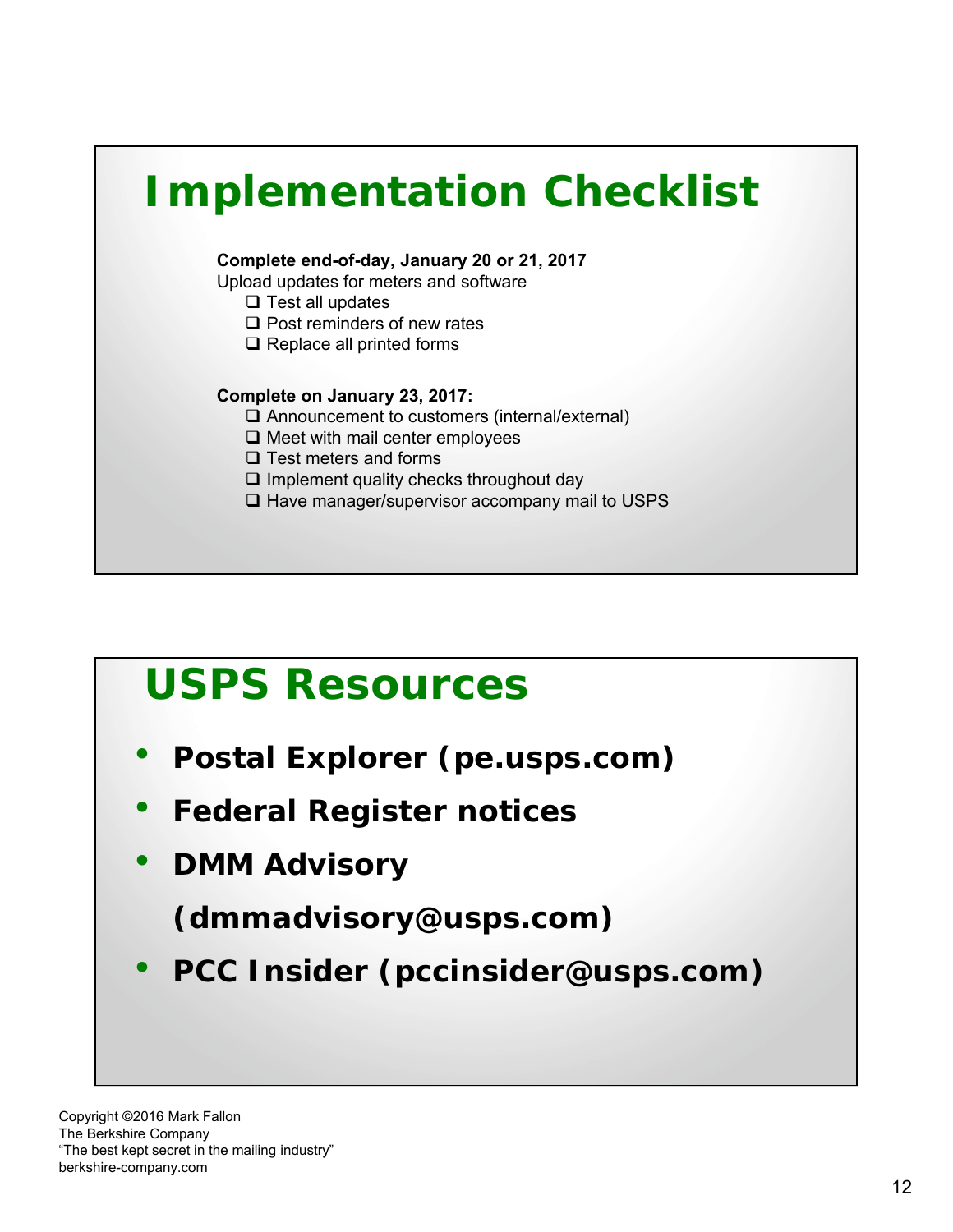## **Success – Today & Tomorrow**

- **Know Your Mail**
	- **Content**
	- **Characteristics**
	- **Categories and quantity**
- **Continuous review**
	- **Weekly**
	- **Monthly**
	- **Quarterly**
- **USPS Use your local resources**

#### National Postal Forum Registration

Come join us at the Baltimore Convention Center for the 2017 National Postal Forum May 21-24 in Baltimore, MD.

Visit NPF online registration and login to your existing account or create a new profile to register. After you have logged into your profile, to register simply click "Would you like to register for the 2017 National Postal Forum?" and follow the steps to choose a registration type, apply any discounts you may qualify for, select optional events or Professional Certification programs, reserve a hotel room and make payment.

#### **\*\* Opportunity to Save! \*\***

To receive an extra 10% off of your 2017 NPF registration, be sure to check the box labeled "I have a different discount code" and enter the code **FALLON2017** into the discount code box and then click "Apply".

To learn more about registration options and opportunities to save visit **WWW.NPF.ORG** for details.